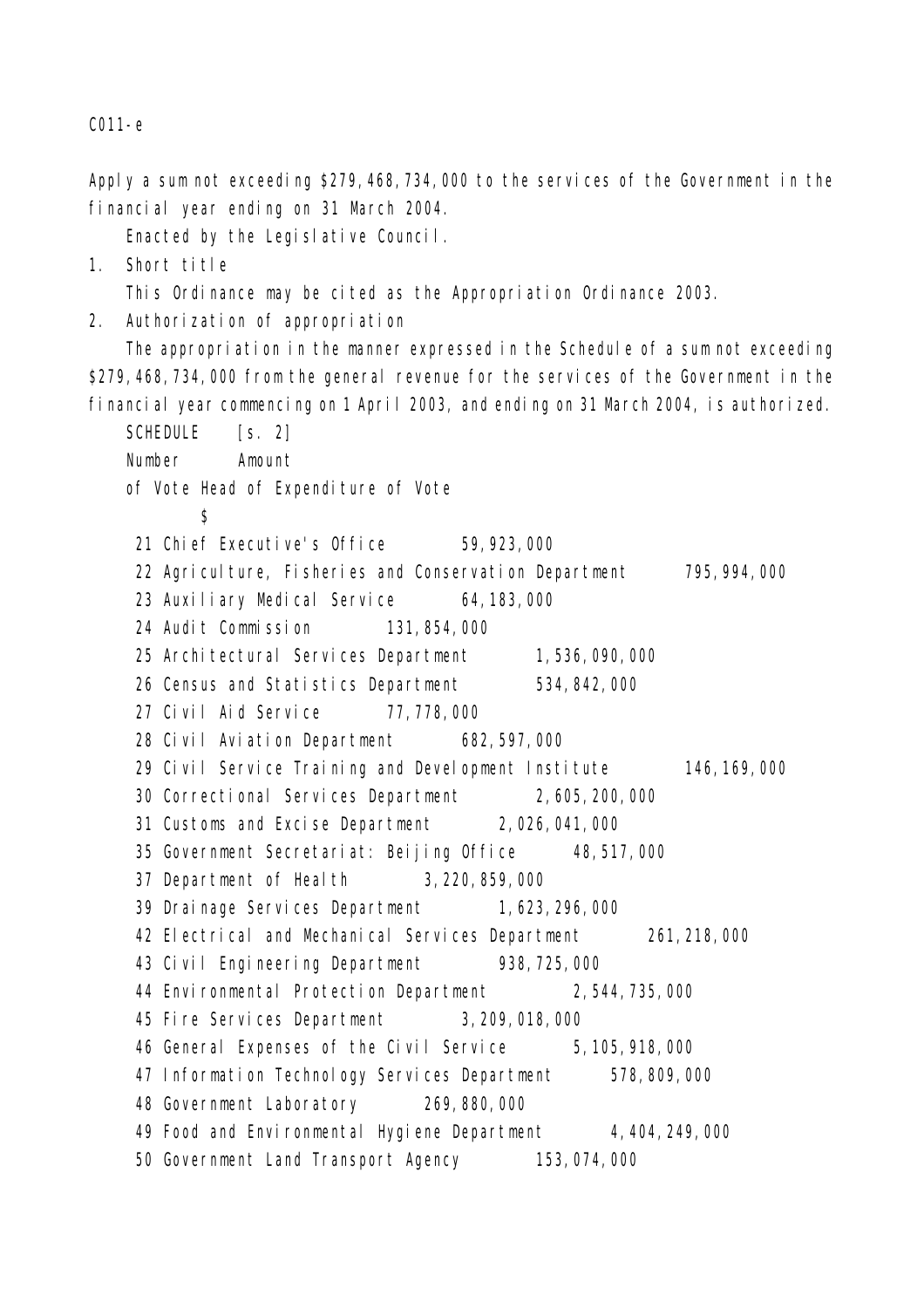51 Government Property Agency 1,795,092,000 53 Government Secretariat: Home Affairs Bureau 209,957,000 55 Government Secretariat: Commerce, Industry and Technology Bureau (Information Technology and Broadcasting Branch) 149,085,000 58 Government Supplies Department 178,828,000 60 Highways Department 2,005,099,000 62 Housing Department 378,010,000 63 Home Affairs Department 1, 362, 282, 000 70 Immigration Department 2,304,683,000 72 Independent Commission Against Corruption 708,162,000 74 Information Services Department 402,424,000 76 Inland Revenue Department 1, 305, 710, 000 78 Intellectual Property Department 126,542,000 79 Invest Hong Kong 67,410,000 80 Judiciary 1,031,281,000 82 Buildings Department 769,234,000 90 Labour Department 1,091,606,000 91 Lands Department 1,601,782,000 92 Department of Justice 988,446,000 94 Legal Aid Department 826,945,000 95 Leisure and Cultural Services Department 5,285,678,000 96 Government Secretariat: Hong Kong Economic and Trade Offices 270,917,000 100 Marine Department 990,212,000 106 Miscellaneous Services 4,666,100,000 110 Territory Development Department 223,194,000 112 Legislative Council Commission 376,389,000 114 Office of The Ombudsman 93,861,000 115 Official Languages Agency 122,760,000 116 Official Receiver's Office 139,468,000 118 Planning Department 465,958,000 120 Pensions 14,806,044,000 121 Independent Police Complaints Council 14,009,000 122 Hong Kong Police Force 12,189,767,000 130 Printing Department 228,459,000 136 Public Service Commission 17,963,000 138 Government Secretariat: Housing, Planning and Lands Bureau (Planning and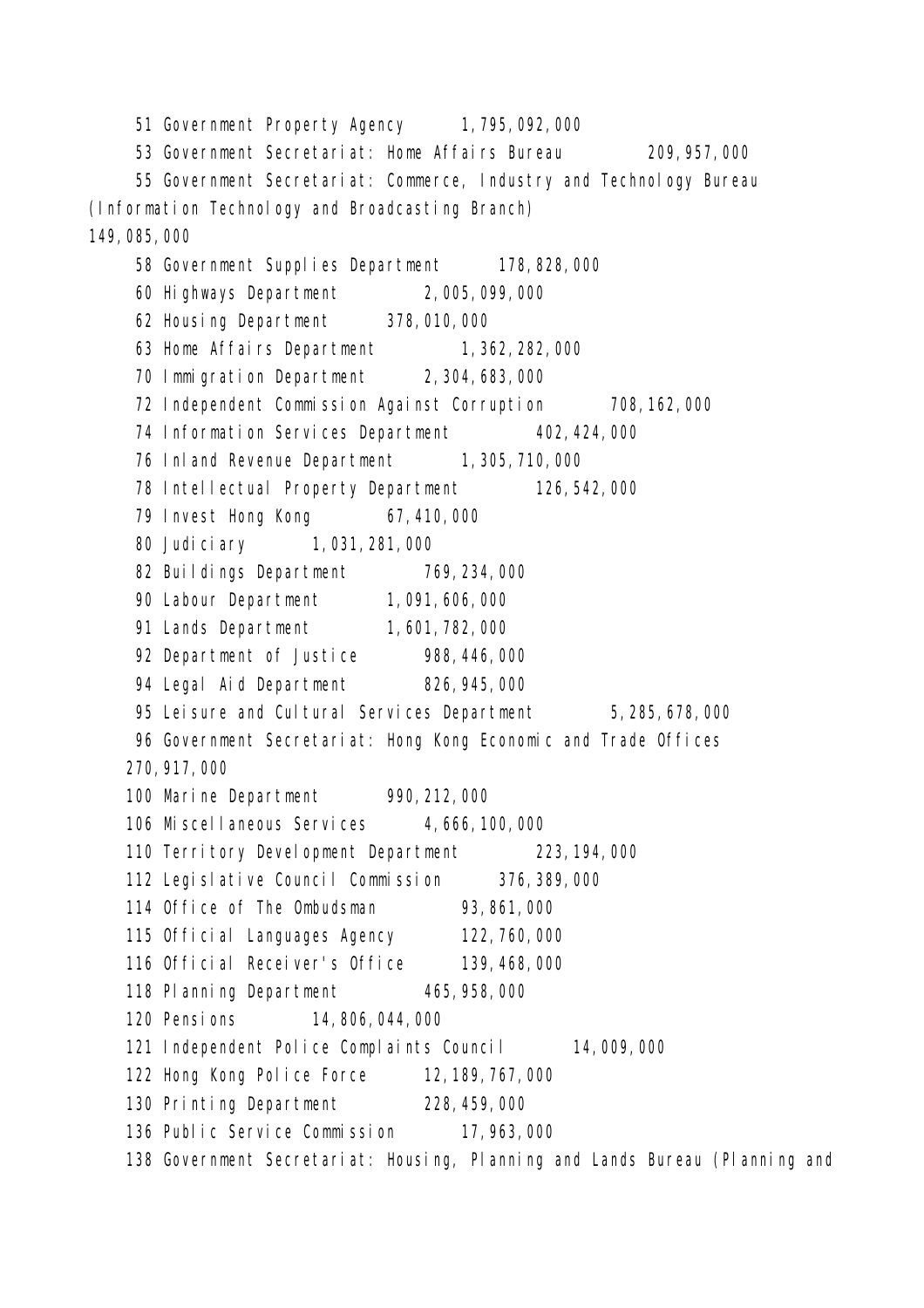Lands Branch)

85,358,000

142 Government Secretariat: Offices of the Chief Secretary for Administration and the Financial Secretary

436,191,000

143 Government Secretariat: Civil Service Bureau 205,344,000

144 Government Secretariat: Constitutional Affairs Bureau 37,404,000

145 Government Secretariat: Economic Development and Labour Bureau (Economic Development Branch)

120,042,000

147 Government Secretariat: Financial Services and the Treasury Bureau (The Treasury Branch)

122,059,000

148 Government Secretariat: Financial Services and the Treasury Bureau (Financial Services Branch)

159,411,000

149 Government Secretariat: Health, Welfare and Food Bureau

160,576,000

151 Government Secretariat: Security Bureau 135,344,000

152 Government Secretariat: Commerce, Industry and Technology Bureau (Commerce and Industry Branch)

165,601,000

155 Government Secretariat: Innovation and Technology Commission

156,574,000

156 Government Secretariat: Education and Manpower Bureau

32,924,895,000

157 Government Secretariat: Economic Development and Labour Bureau (Labour Branch)

34,348,000

158 Government Secretariat: Environment, Transport and Works Bureau (Environment and Transport Branch)

97,637,000

159 Government Secretariat: Environment, Transport and Works Bureau (Works Branch)

232,545,000

160 Radio Television Hong Kong 496,031,000

162 Rating and Valuation Department 406,135,000